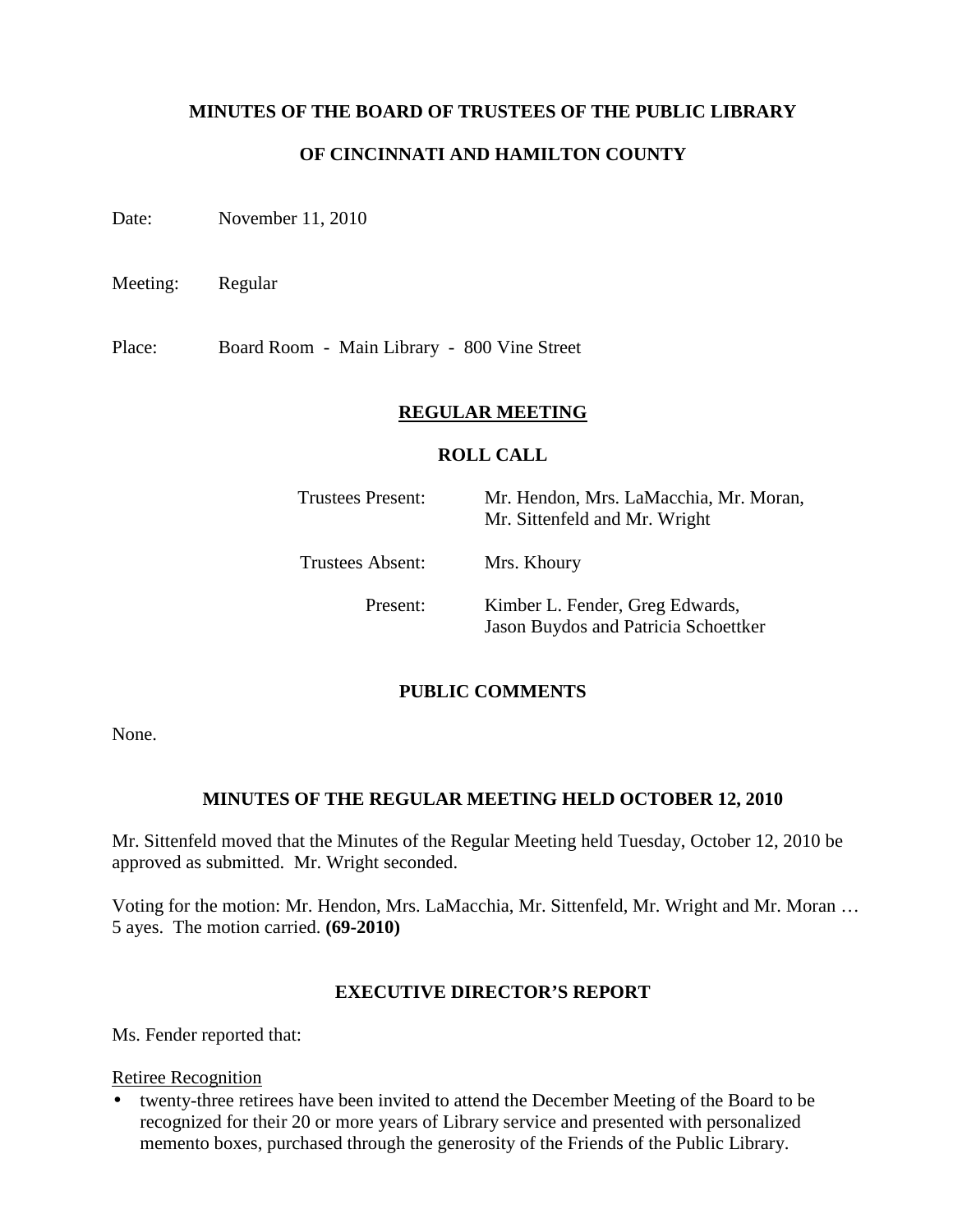Retirements

• the recent increase in retirements has been anticipated and successions plans, including the new Tomorrow's Managers program, are providing well-qualified candidates to fill vacancies. Twelve staff members were selected for the Tomorrow's Managers program, which began in October and will continue until spring 2011.

The Library's Educational Assistance Plan helps eligible full time staff members pursue a bachelor's degree or a Master's Degree in Library Science. From 2006-09, thirteen full time staff members have received education assistance. Eight completed their Masters in Library Science degrees and were appointed to professional positions; three have not received an appointment in a professional position and two have resigned.

More than forty staff members are eligible for retirement in 2011, but not all are expected to retire.

Every vacancy, even those created through retirement, is evaluated and may be filled, left vacant or the hours allocated to another area of the Library, as needed.

### Meents Family Gift for Staff Appreciation Luncheon

• the Meents family has donated funds to provide a luncheon for Main Library Services staff since 2006. Mrs. Meents recently donated the funds to continue this tradition. Her gift, along with donations from Administrative staff and the Friends of the Public Library, will provide lunch for all staff, including the branches, on December 17. She thanked Mrs. Meents for her thoughtful and generous gift.

## United Way/Community Shares Campaigns

The number of staff giving to United Way this year increased from 41 to 61, a 48% increase; the dollar amount contributed increased from \$14,038 to \$17,762, a 26% increase.

Giving to Community Shares also increased, with 44 staff contributing, a 110% increase, and \$4,426 contributed, a 74% increase.

She thanked the staff for their generosity to the community in this time of tremendous need.

Mr. Moran inquired if there was vehicle for retirees to continue contributions to United Way.

### Edwards and Brehm-Heeger Article in *Public Libraries* - ML/21

• Greg Edwards and Paula Brehm-Heeger were responsible for designing and implementing the restructuring of the Main Library known as ML/21. Their article about the project "Remaking One of the Nation's Busiest Libraries" was published in the September/October issue of *Public Libraries.*

### Technology Plan

• to remain eligible for telecommunications discounts known as e-rate discount or universal services discounts, every three years the Library must update and submit a technology plan to the State Library. She requested that the Board approve the updated Technology Plan, which was developed per program guidelines.

Mr. Sittenfeld moved that the Executive Director's Report be approved as submitted, including approval of the Technology Plan. Mr. Hendon seconded.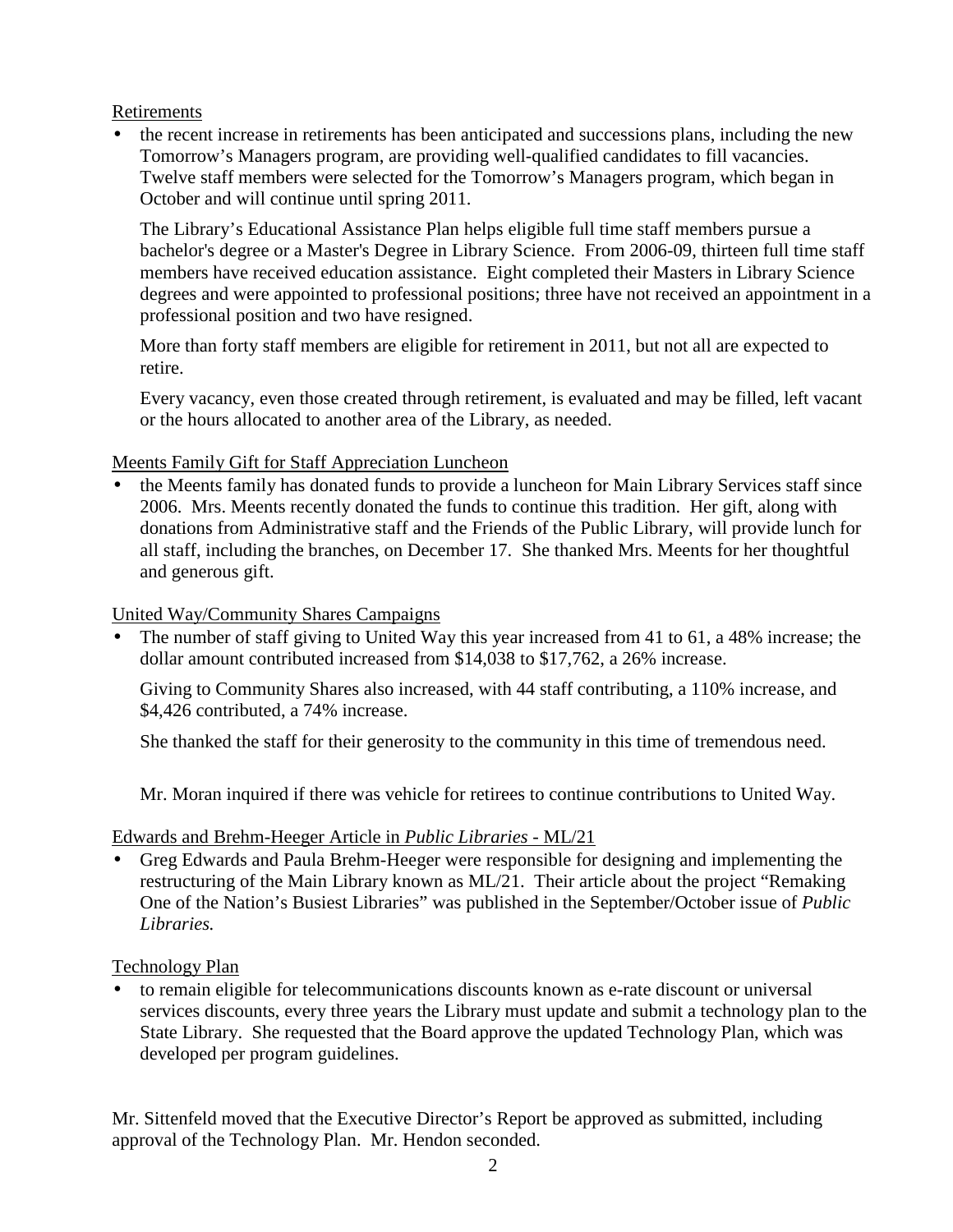Voting for the motion: Mr. Hendon, Mrs. LaMacchia, Mr. Sittenfeld, Mr. Wright and Mr. Moran … 5 ayes. The motion carried. **(70-2010)**

## **LIBRARY SERVICES AND ADMINISTRATION COMMITTEE REPORTS**

### **ADMINISTRATION**

Mrs. LaMacchia reported that the Library Services and Administration Committee met on November 1, 2010. Committee Chair Elizabeth H. LaMacchia, Trustees Robert Hendon, William Moran and Ross Wright and staff members Kim Fender, Greg Edwards, Jason Buydos and Mary Bennett-Brown were in attendance.

Mrs. LaMacchia presented Committee recommendations that the Board:

#### Personnel Change Report

• approve the Personnel Change Report for changes through October 30, 2010:

| <b>ACTION</b> | <b>AGENCY</b>                | <b>POSITION TITLE</b>                             | FTE. | <b>EMPLOYEE NAME</b>         | <b>EFFECTIVE</b><br><b>DATE</b> |
|---------------|------------------------------|---------------------------------------------------|------|------------------------------|---------------------------------|
| Promotion     | <b>Green Township</b>        | LSA I                                             | 0.50 | Anneken, Mary C.             | $\frac{10}{03/10}$              |
| Promotion     | <b>Outreach Services</b>     | Shelver/Page                                      | 0.50 | Brankamp, Shayna N.          | 10/03/10                        |
| Promotion     | <b>Support Services</b>      | <b>Ass't Director-</b><br><b>Support Services</b> | 1.00 | Buydos, Jason                | 10/17/10                        |
| Promotion     | <b>Library Services</b>      | <b>Ass't Director-Library</b><br>Services         | 1.00 | Edwards, Gregory A.          | 10/17/10                        |
| Promotion     | <b>Hyde Park</b>             | LSA I                                             | 1.00 | Ketchum, Carolyn M.          | 10/03/10                        |
| Promotion     | Corryville                   | <b>LSA II</b>                                     | 0.50 | Sokoloski, Sarah R.          | 10/17/10                        |
| Promotion     | Genealogy & Local<br>History | Reference Librarian I                             | 1.00 | Strauss-De Groote, Jeanne G. | 10/03/10                        |
| Appointment   | Green Township               | <b>Student Shelver</b>                            | 0.30 | Brucato, Amy C.              | 10/17/10                        |
| Appointment   | <b>Materials Retrieval</b>   | Page                                              | 0.50 | Collins, Brittany D.         | 10/17/10                        |
| Appointment   | Madeira                      | LSA I                                             | 0.50 | Connair, Sean M.             | 10/17/10                        |
| Appointment   | <b>Green Township</b>        | LSA I                                             | 0.50 | Davis, Olivia                | 10/03/10                        |
| Appointment   | <b>Blue Ash</b>              | <b>Student Shelver</b>                            | 0.25 | Green, Alexander J.          | 10/03/10                        |
| Appointment   | <b>TeenSpot</b>              | <b>Student Shelver</b>                            | 0.25 | Gunn, Kevin G.               | 10/03/10                        |
| Appointment   | <b>Computer Services</b>     | <b>Computer Services</b><br>Manager               | 1.00 | Harper, Cheryl A.            | 10/17/10                        |
| Appointment   | <b>Circulation Services</b>  | Shelver                                           | 0.50 | Hildebrandt, Jacob W.        | 10/03/10                        |
| Appointment   | <b>Symmes Township</b>       | <b>Student Shelver</b>                            | 0.30 | Hoevenaar, Rebecca J.        | 10/17/10                        |
| Appointment   | <b>Symmes Township</b>       | <b>Student Shelver</b>                            | 0.30 | Howard, Henry R.             | 10/17/10                        |
| Appointment   | <b>Blue Ash</b>              | <b>Student Shelver</b>                            | 0.25 | Knizner, Kristina M.         | 10/03/10                        |
| Appointment   | <b>North Central</b>         | <b>Student Shelver</b>                            | 0.30 | Kutcher, Hannah L.           | 10/17/10                        |
| Appointment   | Loveland                     | <b>Student Shelver</b>                            | 0.20 | Lally, Ryann E.              | 10/17/10                        |
| Appointment   | Symmes Township              | <b>Student Shelver</b>                            | 0.30 | Lucian, Marisa N.            | 10/17/10                        |
| Appointment   | Westwood                     | <b>Student Shelver</b>                            | 0.35 | McKenzie, Sierra S.          | 10/03/10                        |
| Appointment   | Genealogy & Local<br>History | Shelver                                           | 0.30 | Schlembach, Chelsey M.       | 10/03/10                        |
| Appointment   | <b>Network Services</b>      | <b>Systems</b><br>Administrator                   | 1.00 | Schnelle, Ira R.             | 10/03/10                        |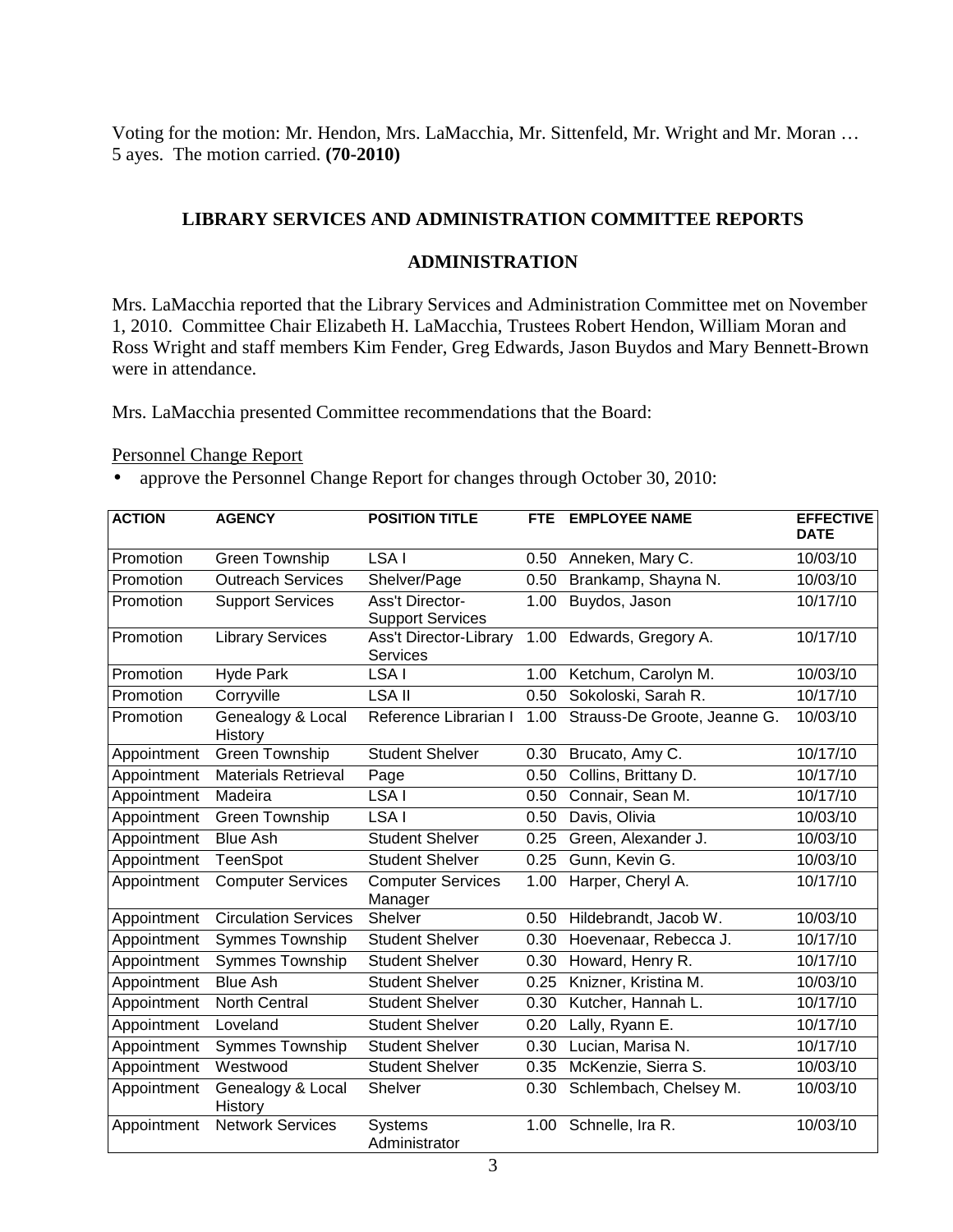| <b>ACTION</b> | <b>AGENCY</b>                       | <b>POSITION TITLE</b>                            | <b>FTE</b> | <b>EMPLOYEE NAME</b>      | <b>EFFECTIVE</b><br><b>DATE</b> |
|---------------|-------------------------------------|--------------------------------------------------|------------|---------------------------|---------------------------------|
| Appointment   | Loveland                            | LSA I                                            | 0.50       | Stierwalt, Annette N.     | $\frac{1}{10}$ /17/10           |
| Appointment   | Delhi Township                      | <b>Student Shelver</b>                           | 0.30       | Taber, Kimberly N.        | 10/03/10                        |
| Appointment   | <b>Monfort Heights</b>              | <b>Student Shelver</b>                           | 0.25       | Volmer, Amber J.          | 10/03/10                        |
| Appointment   | Greenhills                          | LSA I                                            | 0.60       | Wuske, Brandon D.         | 10/17/10                        |
| Appointment   | <b>Circulation Services</b>         | Shelver                                          | 0.50       | Zimmer, Ericka J.         | 10/03/10                        |
| Change        | Marketing &<br>Programming          | Marketing &<br>Programming<br>Manager            | 1.00       | Banister, Amelia E.       | 10/17/10                        |
| Change        | <b>Bond Hill</b>                    | <b>LSA II</b>                                    | 1.00       | Curtis Jr., Stephen J.    | 10/03/10                        |
| Change        | <b>Outreach Services</b>            | <b>Shelver</b>                                   | 0.60       | Fogle, Cheryl R.          | 10/03/10                        |
| Change        | <b>Library Services</b>             | <b>Library Services</b><br>Administrative Coor.  | 1.00       | Greenlee, Nancy D.        | 10/17/10                        |
| Change        | Safety & Security<br>Service        | Security<br>Guard/Operator                       | 1.00       | Gullett, Michael F.       | 10/03/10                        |
| Change        | HVAC/Maintenance<br><b>Services</b> | <b>Facilities Services</b><br>Manager            | 1.00       | Hils, Raymond J.          | 10/17/10                        |
| Change        | Marketing &<br>Programming          | Adult Services, Prog.<br>& Exhibits Coor.        | 1.00       | Lawrence, Katherine V.    | 10/17/10                        |
| Change        | <b>Pleasant Ridge</b>               | <b>LSA II</b>                                    | 1.00       | Ludke, Michael T.         | 10/03/10                        |
| Change        | <b>Blue Ash</b>                     | LSA I                                            | 0.50       | Schneider, Sally A.       | 10/03/10                        |
| Change        | HVAC/Maintenance<br><b>Services</b> | <b>HVAC Systems</b><br><b>Control Specialist</b> | 1.00       | Wright, Robert J.         | 10/17/10                        |
| Change        | TeenSpot                            | Student Shelver                                  | 0.25       | Zust, Christopher B.      | 10/03/10                        |
| Departure     | <b>Green Township</b>               | <b>Student Shelver</b>                           | 0.30       | Alford, Emily M.          | 10/22/10                        |
| Departure     | Mt. Healthy                         | LSA I                                            | 0.50       | Rudisell, Caitlin M.      | 10/09/10                        |
| Departure     | <b>North Central</b>                | LSA I                                            | 0.50       | Staudigel, Shane R.       | 10/16/10                        |
| Departure     | Pleasant Ridge                      | LSA I                                            | 0.50       | Christian, Joyanne M.     | 10/16/10                        |
| Departure     | Northside                           | <b>LSA II</b>                                    | 1.00       | Lyttleton Jr., Richard D. | 10/30/10                        |

Health Savings Accounts – Library Contribution

• approve continuing a Library contribution of 33% to staff Health Savings Account deductibles for the next three benefit years, up to and including 2013.

### 2011 Pay Schedule and Merit Increases

• approve freezing 2011 salaries for all Library staff at their 2010 rate of pay, with no adjustment to the salary schedule and no merit raises. Should the State budget, to be passed by the General Assembly by July 1, 2011, not further reduce Library funding, this decision can be reconsidered.

Mr. Sittenfeld noted the importance of clearing communicating the reasons for this salary freeze.

Mrs. LaMacchia moved that the Board approve the Library Services and Administration Committee report as submitted, including personnel changes, a 3-year continuation of a 33% contribution to Health Savings Account deductibles and freezing 2011 pay for all Library staff. Mr. Hendon seconded.

Voting for the motion: Mr. Hendon, Mrs. LaMacchia, Mr. Sittenfeld, Mr. Wright and Mr. Moran … 5 ayes. The motion carried. **(71-2010)**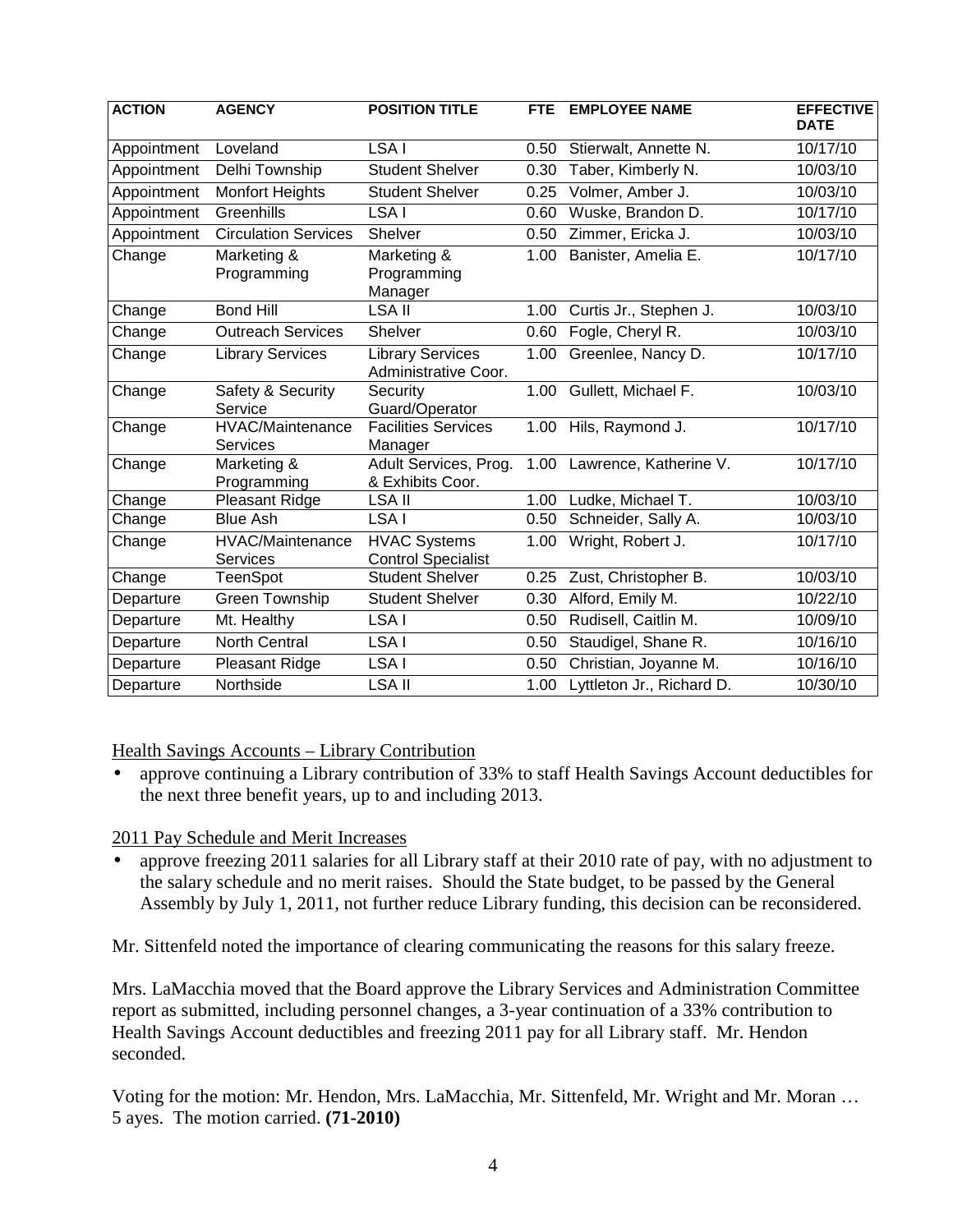## **LIBRARY SERVICES**

### Mrs. LaMacchia introduced Paula Brehm-Heeger, Central Region Manager.

#### New Virtual Information Center

Paula Brehm-Heeger spoke to the Board about the Virtual Information Center, a new department designed to serve the needs of customers who access the Library from outside of our buildings. Planned for implementation in early 2011, this department will handle reference and circulation questions that come to the 369-6900 phone number, as well as questions via email and our text-alibrarian and Know It Now services. Virtual Information Center staff will assist customers in accessing, downloading and using the library's collection of downloadable materials and act as a resource for other front-line staff in providing service for this high-growth, high-demand area of the collection. The department will include staff currently supporting the Library's website and will be responsible for web content creation and maintenance. The creation of this department will be budget-neutral, achieved through the reorganization of existing staff resources.

Mrs. LaMacchia asked how the usage statistics for these services would be reported. Mr. Moran noted that the need for this new department demonstrates the changing times.

Mrs. LaMacchia reported that:

#### Homework Assistance

• usage of the Library's homework help continues to grow. In September and October, 952 students received help at Homework Central at the Main Library and 245 students came to Bond Hill, Price Hill, Avondale and Price Hill Branches. Use of the Homework Chat database, which offers tutoring services for students in grades  $3 - 12$  and adult learners, has increased from 92 users in September and October 2007 to 1,291 users in September and October 2010.

#### Collection Development

• Collection Development selects the library material titles purchased for the entire system. The department is being reorganized to address changing patterns in the use of our collection, more aggressive marketing and the need for a more immediate response to holds. The demand for nonfiction has decreased steadily so instead of three staff members selecting adult non-fiction titles, only one will now order most adult non-fiction. The second staff member will maintain collection services, including Sneak Peeks, Featured Book of the Month, and Hot Authors, and also will monitor the holds report and order copies to ensure a 3 holds to 1 copy ratio. The third staff member is being reassigned to a vacant position in another department.

#### New Downloadables Web Page

Mr. Edwards reported that the Library's downloadables web page was redesigned to provide more information for staff and customers attempting to download eformat material. The new site includes detailed user guides designed to walk customers through the download process, provides answers to frequently asked questions, provides direct links to the two databases where customers download their material and offers a listing of new titles recently added to the downloadable collection.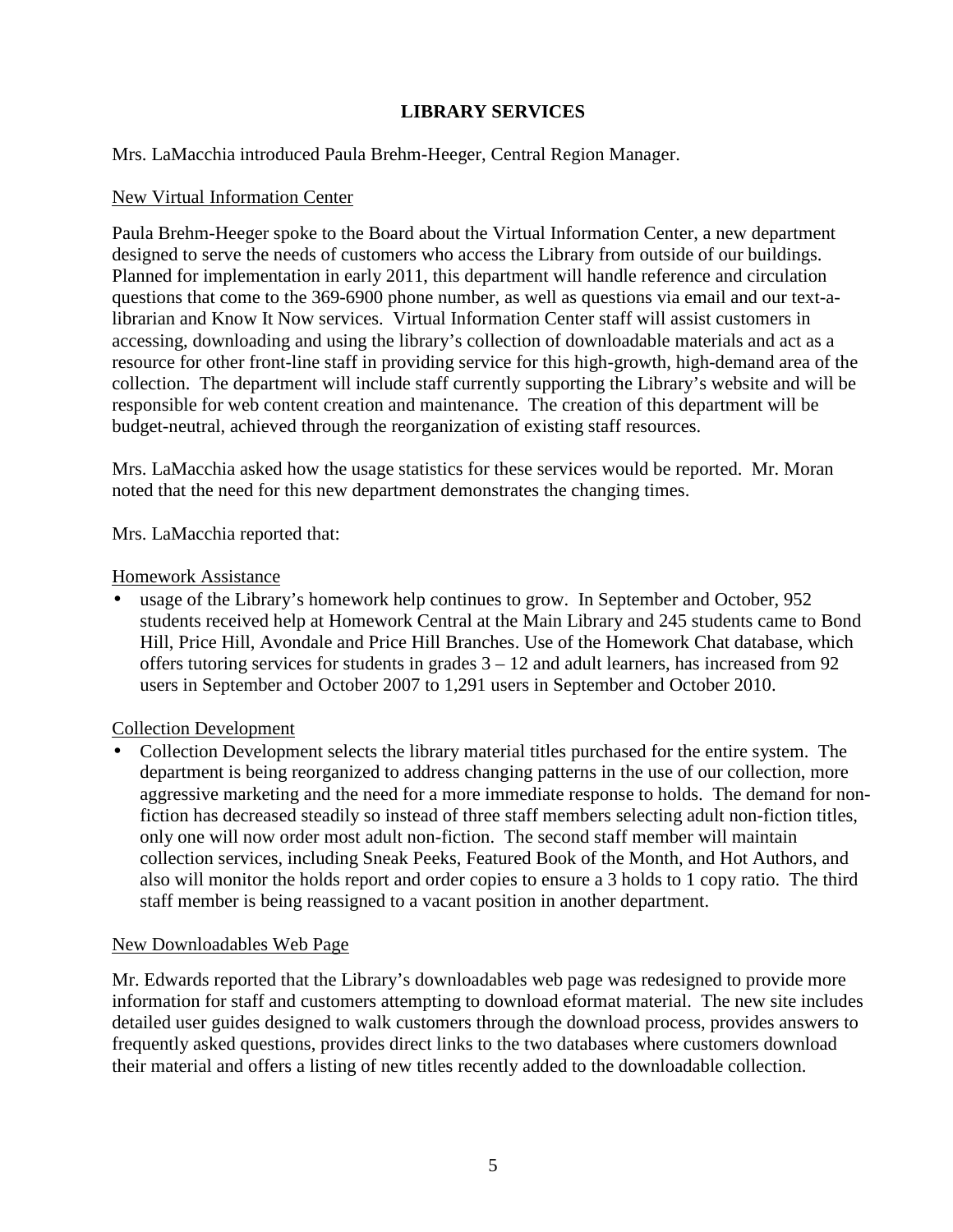## Mrs. LaMacchia reported that:

#### Floating Collections

• the transition to floating collections begun in January of this year is now complete. In a floating environment, material remains at the location where it is returned, reducing the amount of time it is unavailable to the customer and reducing the volume of material routed to the Main Library to be sorted and rerouted back to the owning branch. The anticipated 40–50% reduction in deliveries has enabled reductions in staffing levels in the Shipping & Receiving department that will save about \$200,000 a year. Impacted staff was reassigned to other vacant positions and did not lose their jobs as a result of this change.

### Programs and Exhibits of Note

- November 13 is National Gaming Day @ your library, an initiative of the American Library Association to reconnect communities through their libraries around the educational, recreational, and social value of all types of games. Each of our Library locations will present games and activities for the entire family and branches will be competing against each other in online gaming tournaments.
- Graeter's Ice Cream CEO and President Rich Graeter and Robin Davis Heigel, food editor for the *Columbus Dispatch* and author of the new book, *Graeter's Ice Cream: An Irresistible History,* will give the inside "scoop" on Graeter's November 15 at the Main Library.
- the Library is partnering with Downtown Cincinnati, Inc. to present Downtown Dazzle Days, encouraging families to enjoy spending time downtown for the holidays. Three programs will take place on the first three Saturdays in December in the Reading Garden Lounge: December 4 – Charlie Brown Holiday Party, December 11 – Holiday Punch Puppet Show with the Frisch Marionettes and December 18 – Holiday Music and Fun with Zak Morgan
- the exhibit *Inside Peanuts: The Life and Art of Charles M. Schulz*, organized by the Charles M. Schulz Museum, contains reproduction comic strips, preliminary sketches, quotes by Schulz explaining his art, and selected *Peanuts* collectibles from six decades. It will be on view in the Atrium of the Main Library from November 15 through January 9, 2011.

### Library Usage

- Library usage for October was down slightly However, Avondale circulation increased again, this month by 52.6%. Northside usage increased 6.7%, the Main Library 5%. Downloadable usage increased by 73% this month and year-to-date is up 49.1% **–** again out-circulating Madisonville and Elmwood Place branches. CD-music circulation was up 8%, DVD circulation 2%, both due in large part to the recent increase in loan limits. Active library cards are at 340,007, the largest number for the year.
- Reference and information questions are tracked for two weeks each year one week in February and one in October. For the two weeks this year, staff answered 174,087 questions, which extrapolated for the full year is more than 4.5 million questions.

The report was received and filed.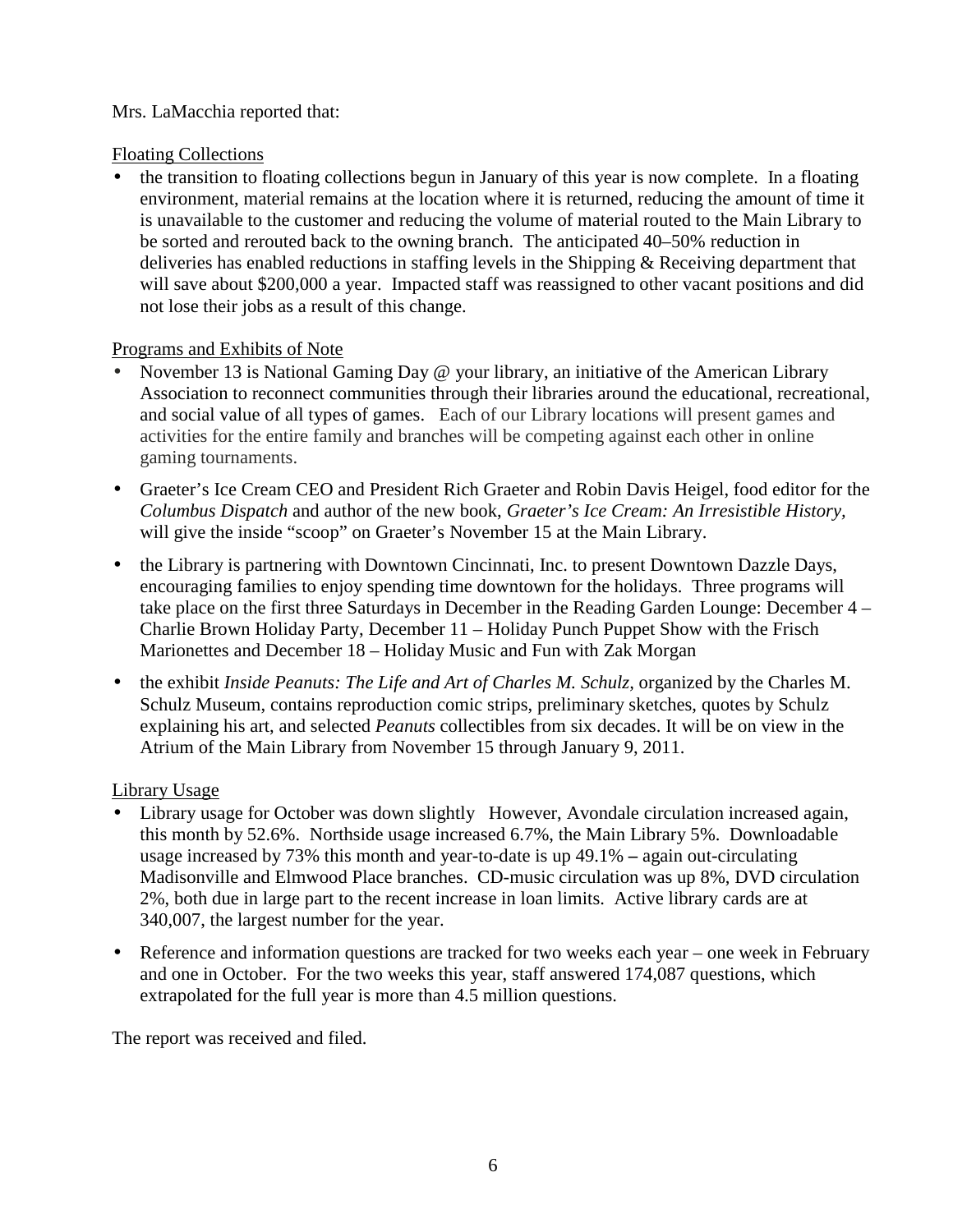## **FISCAL OFFICER'S REPORT**

Ms. Schoettker reported that:

#### Public Library Fund

• the November Public Library Fund distribution provides a fourth month of improvement over 2009 receipts, but because of big losses in the first half of 2010 the year-to-date total of \$33.9 million still falls below 2009 by 7.2%. In comparison with the 2010 estimate, actual funding is ahead by 1.9%.

#### 2010 Tax Levy Funding

• reimbursement of second half homestead and rollback reductions was received from the State of Ohio, plus another small distribution from Hamilton County. Year-to-date receipts can be summarized as follows:

| <b>Net Receipts</b>     | \$19,274,230.79 |
|-------------------------|-----------------|
| <b>County Fees</b>      | $-239,140.77$   |
| <b>Election Expense</b> | $-174,050.68$   |
| <b>Gross Receipts</b>   | \$19,687,422.24 |

### Monthly Financial Report

• the financial report was submitted for the period ending October 31, 2010.

#### Investment Report

• the investment report was submitted for the month ending October 31, 2010.

Mr. Sittenfeld moved that the Board approve the Fiscal Officer's Report including the financial and investment reports as submitted. Mr. Wright seconded.

Voting for the motion: Mr. Hendon, Mrs. LaMacchia, Mr. Sittenfeld, Mr. Wright and Mr. Moran (except pass on investment report) … 5 ayes. The motion carried. **(72-2010)**

### **FINANCE AND AUDIT COMMITTEE REPORTS**

No Report.

# **FACILITIES COMMITTEE REPORT**

Mr. Hendon reported that the Facilities Committee met on November 1, 2010. Committee Chairman Robert Hendon, Library Trustees Bill Moran, Elizabeth LaMacchia and Ross Wright and Library staff Kim Fender, Greg Edwards and Jason Buydos were in attendance.

Mr. Hendon presented the following Committee recommendations that the Board:

#### 2009/10 Ongoing Maintenance Project

• confirm the Change Order No. TC-02-02 in the amount of \$9,914.00 to J K Meurer Corporation, to repair partial areas of asphalt paving at Mt. Washington Branch.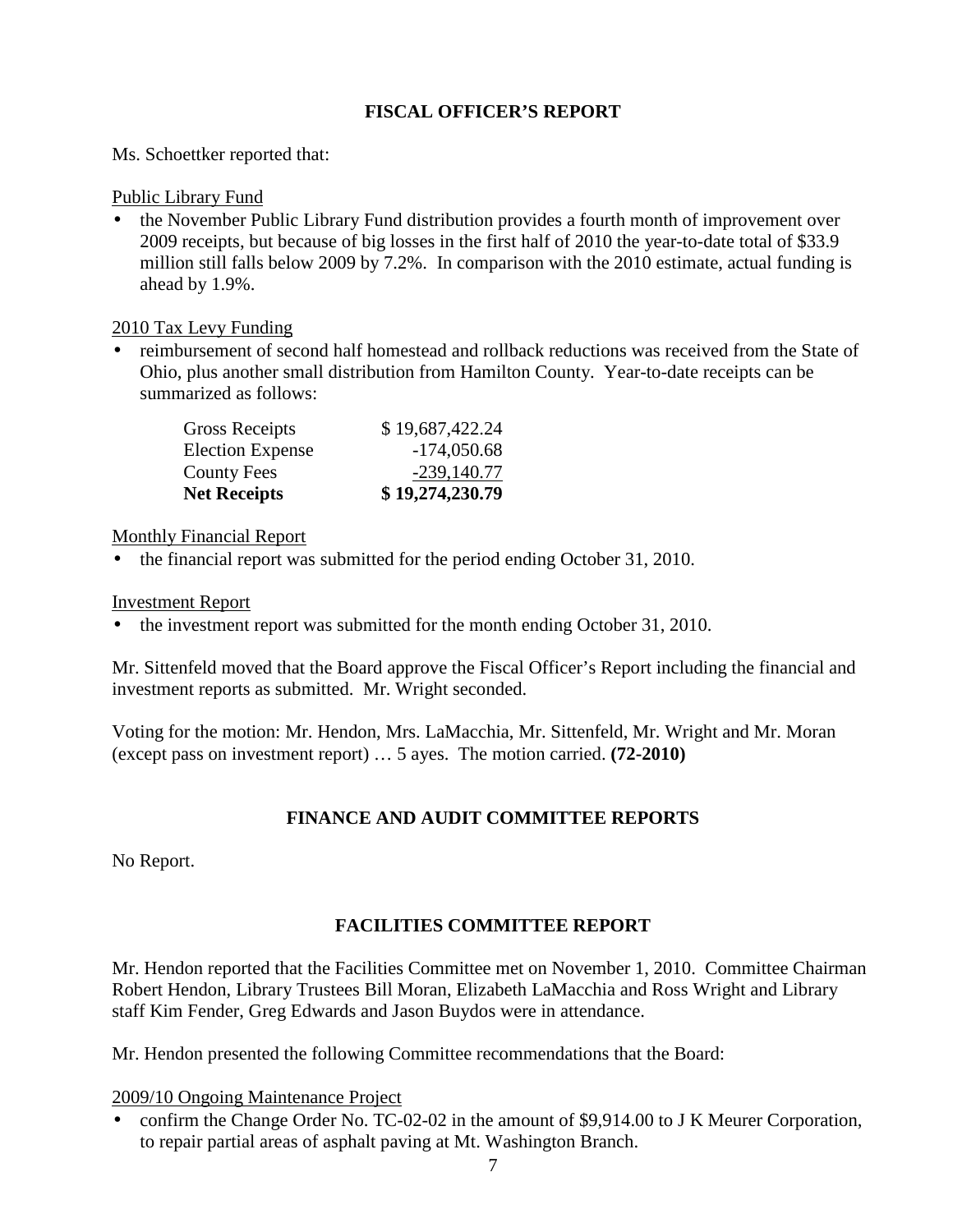## Elmwood Place Branch

- decline to pay any operational costs increases from the Village of Elmwood Place, including rent, additional utilities or maintenance or replacement of mechanicals servicing the branch.
- close the branch should assumption of these costs be a condition of continued tenancy in the Elmwood Place municipal building.

Mr. Sittenfeld suggested giving notice to the community prior to closing so they could express their views to the Village of Elmwood Place. Ms. Fender replied that 2-3 weeks notice would be given, if possible.

### St. Bernard Branch

• indicate to the St. Bernard Community Improvement Corporation and CORE Resources our interest in their proposal to relocate the St. Bernard Branch to a space that would be owned by the Library in the St. Bernard Mall.

Mr. Moran provided multi-year background on attempts to relocate the St. Bernard Branch.

#### Mariemont Branch

• indicate in writing our interest in exchanging unusable property currently owned by the Library for a paved, ready-to-use parking lot and the construction of a fence or wall to separate newly developed land from the existing Mariemont Branch parking lot, as proposed by Jack Hodell. Do not include a meeting room for Library use in the new building.

### Pleasant Ridge Branch ADA Project Update

• authorize proceeding with preparation for bidding of the Pleasant Ridge ADA project in December. Project architects DNK delivered drawings and specifications for the Pleasant Ridge Branch ADA project on October 12. The only increase in operating costs will be the heating/cooling of the elevator and stairs addition and operation/maintenance of the elevator (estimated at \$2,145 annually per current elevator maintenance agreement).

#### Westwood Annex

• authorize contacting Madcap Productions to offer an option to purchase the Westwood Annex for a specific period of time.

#### Miami Township Branch

Mr. Hendon reported that the exterior entrance to the Miami Township Branch Library is being made handicapped accessible, at no cost to the Library, thanks to a grant received by the Township.

#### Clifton Branch – Brookline Avenue

Mr. Hendon noted the inclusion of the monthly spreadsheet of income and expenses for the Brookline Avenue property, updated to include utility and insurance payments plus \$525 in new donations.

Ms. Fender noted than another \$11,500 in donations has been received since the report was written.

Mr. Hendon moved that the Board approve the Facilities Committee Report as submitted, including confirmation of change order, decline of additional costs (closing if necessary) for Elmwood Place,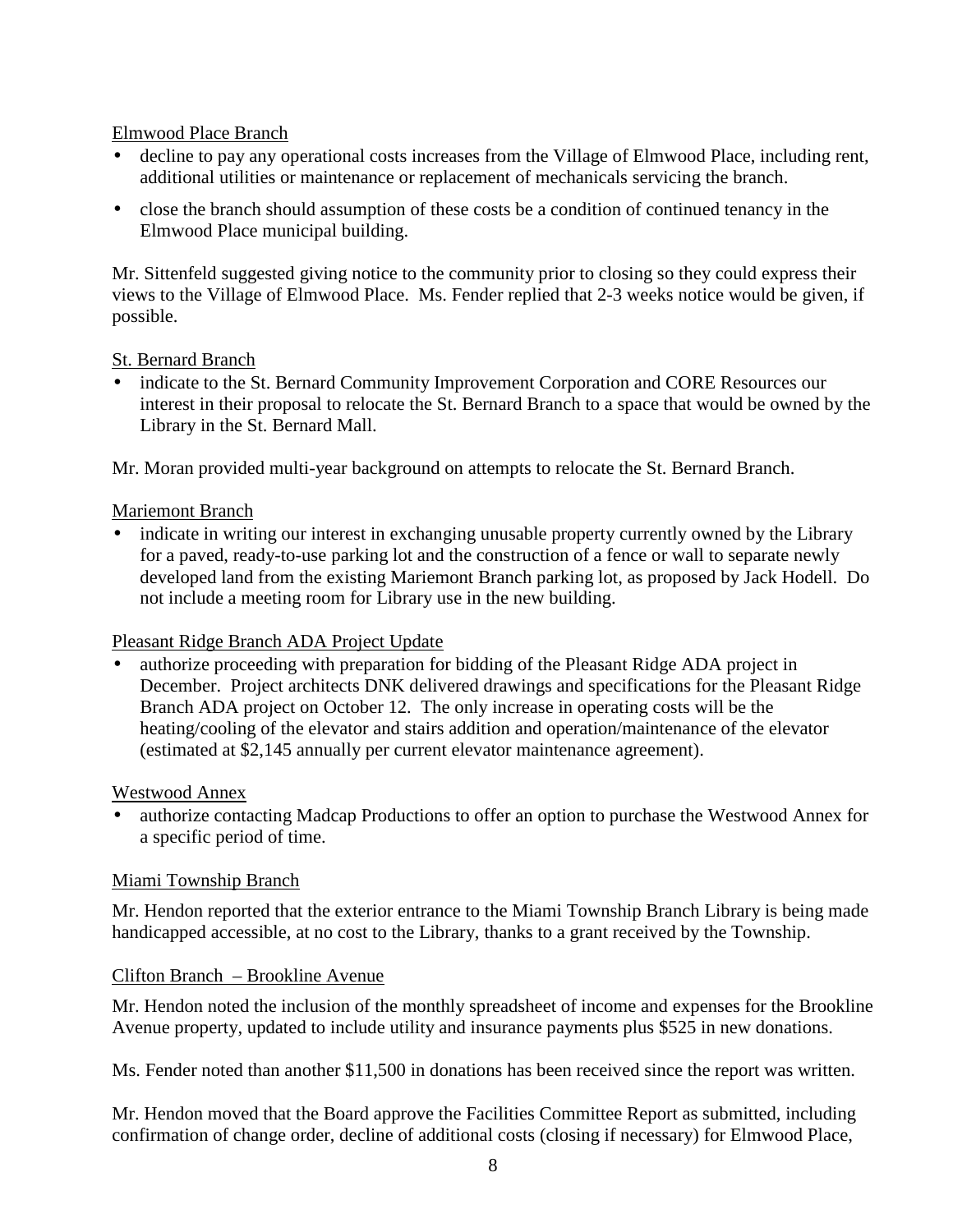communications regarding St. Bernard, Mariemont and Westwood Annex and proceeding with Pleasant Ridge ADA project. Mrs. LaMacchia seconded.

Voting for the motion: Mr. Hendon, Mrs. LaMacchia, Mr. Sittenfeld, Mr. Wright and Mr. Moran … 5 ayes. The motion carried. **(73-2010)** 

## **DEVELOPMENT COMMITTEE REPORT**

Mr. Wright reported that:

### The Library

• Donations have been received in response to a mailing to Pi Kappa Alpha brothers who resided in Parkview Manor (Brookline Avenue property) during their years at the University of Cincinnati and to brochures distributed at the Clifton Cultural Art Center during a Friends book sale. To date, \$525 has been received (plus \$11,500 received since report was written).

## Library Foundation

- the Library Foundation board held its quarterly meeting on October 21.
- in recognition of Joe Stern's donation to the Foundation, the Foundation Directors recommend that the Library Trustees rename the Cincinnati Room to the "Joseph S. Stern, Jr." Cincinnati Room.
- the Foundation board authorized the hiring of a part-time staff member to oversee all Foundation business and solicitations. This will necessitate changes to the services agreement between the Library and the Foundation.
- since the Annual Fund Campaign began on November 1, donations from the Library staff have exceeded \$9,000.
- the Foundation board engaged US Bank as investment advisor to the Library Foundation.
- the Foundation approved a grant of up to \$5,000 to the Library as part of the local match for its LSTA grant for the Fontayne and Porter daguerreotype display.

# Friends of the Public Library

- the Friends held their quarterly board meeting on October 22.
- the Friends sale at the Clifton Cultural Arts Center October 15-16 grossed \$4,600. The next sale will be at the Blue Ash Branch November 12-13.
- the Friends approved the purchase of *Original 1855 Sketchbook* by Charles Howland Hammatt Billings at a cost of \$5,000 for the Genealogy and Local History Department.

Anderson Township Library Association

• the Anderson Township Library Association will hold its annual Holiday and Nearly Used Book Sale November 11-13 at the Anderson Library Branch. Proceeds sale will benefit both the Anderson and Mt. Washington Branches.

Mr. Sittenfeld suggested that the new name of the Cincinnati Room include "Mary S". Ms. Fender replied that this was previously suggested to Mrs. Stern and she declined the inclusion of her name.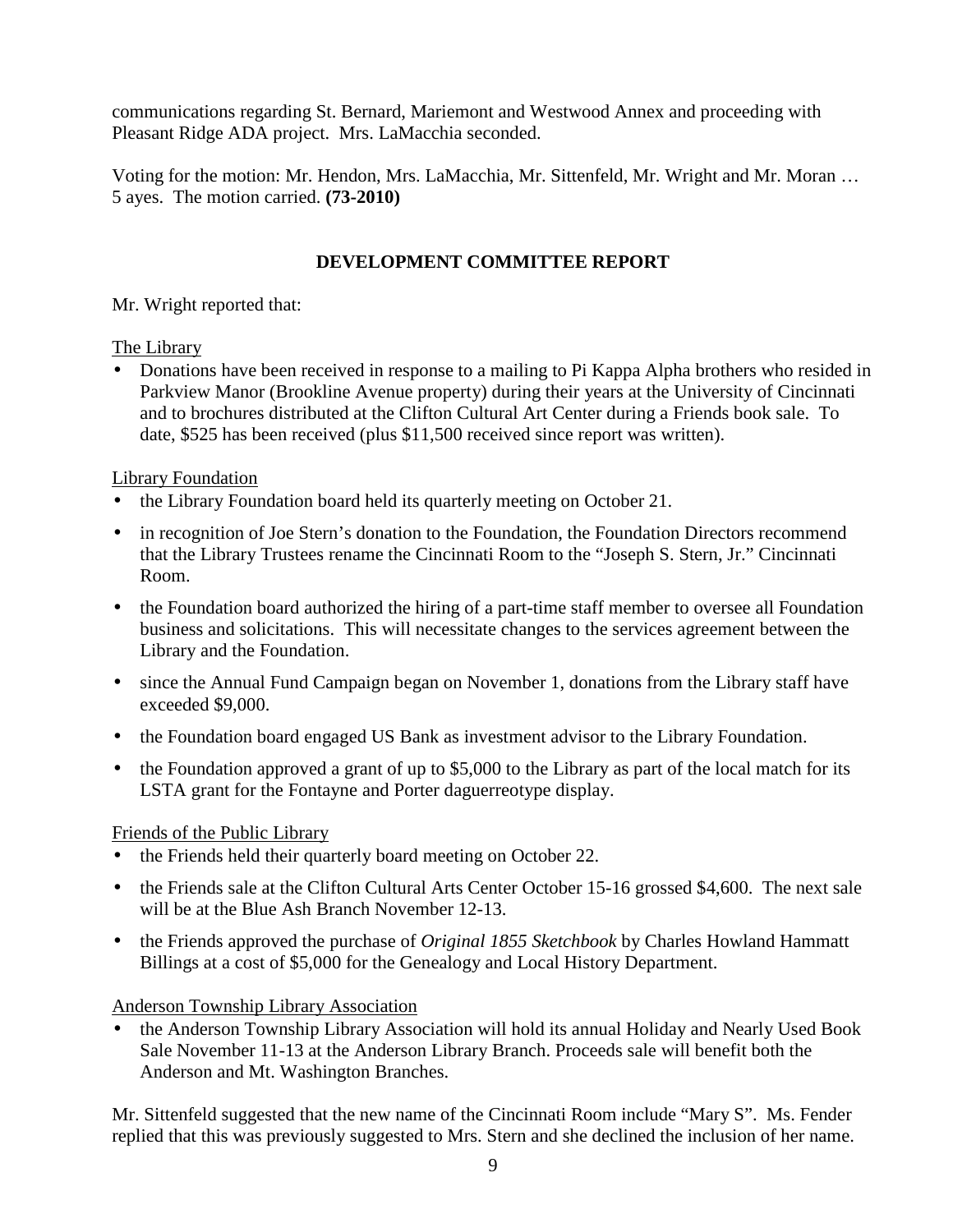Mr. Sittenfeld also suggested that the event to recognize this renaming be scheduled at the convenience of the Stern family.

Mr. Wright moved that the Board approve the Development Committee Report as submitted, including renaming the Cincinnati Room to the "Joseph S. Stern, Jr." Cincinnati Room. Mr. Hendon seconded.

Voting for the motion: Mr. Hendon, Mrs. LaMacchia, Mr. Sittenfeld, Mr. Wright and Mr. Moran … 5 ayes. The motion carried. **(74-2010)** 

### **COMMUNITY AND PUBLIC RELATIONS COMMITTEE REPORT**

Mr. Sittenfeld presented a report on promotion and planning, notable media coverage, press releases and community outreach. The report was received and filed.

## **LEGISLATIVE AFFAIRS AND LAW COMMITTEE REPORT**

Mr. Wright reported that:

Election Results

• the elections on November 2 resulted in changes in the elected officials representing Hamilton County at the local, state and federal level and all of these levels of government impact the Library and our funding. A congratulatory letter and packet of information is being sent to each winner by both our Library and the Ohio Library Council.

Library Levy and Bond Issues

• Ohio libraries had 37 levies and one bond issue on the November 2 ballot. The bond issue failed, as did 7 levies (all but one new).

The report was received and filed.

# **AD HOC LIBRARY FUNDING COMMITTEE REPORT**

#### Strategic Plan

Mr. Hendon reported that the Ad Hoc Strategic Plan Committee met on November 1, 2010. Committee members Robert Hendon, Elizabeth LaMacchia and William Moran and staff members Kim Fender, Jason Buydos and Greg Edwards were in attendance.

He presented the recommendation of the Committee that the Board approve the 2011-2016 Strategic Plan as submitted:

> The Public Library of Cincinnati & Hamilton County Strategic Plan 2011-2016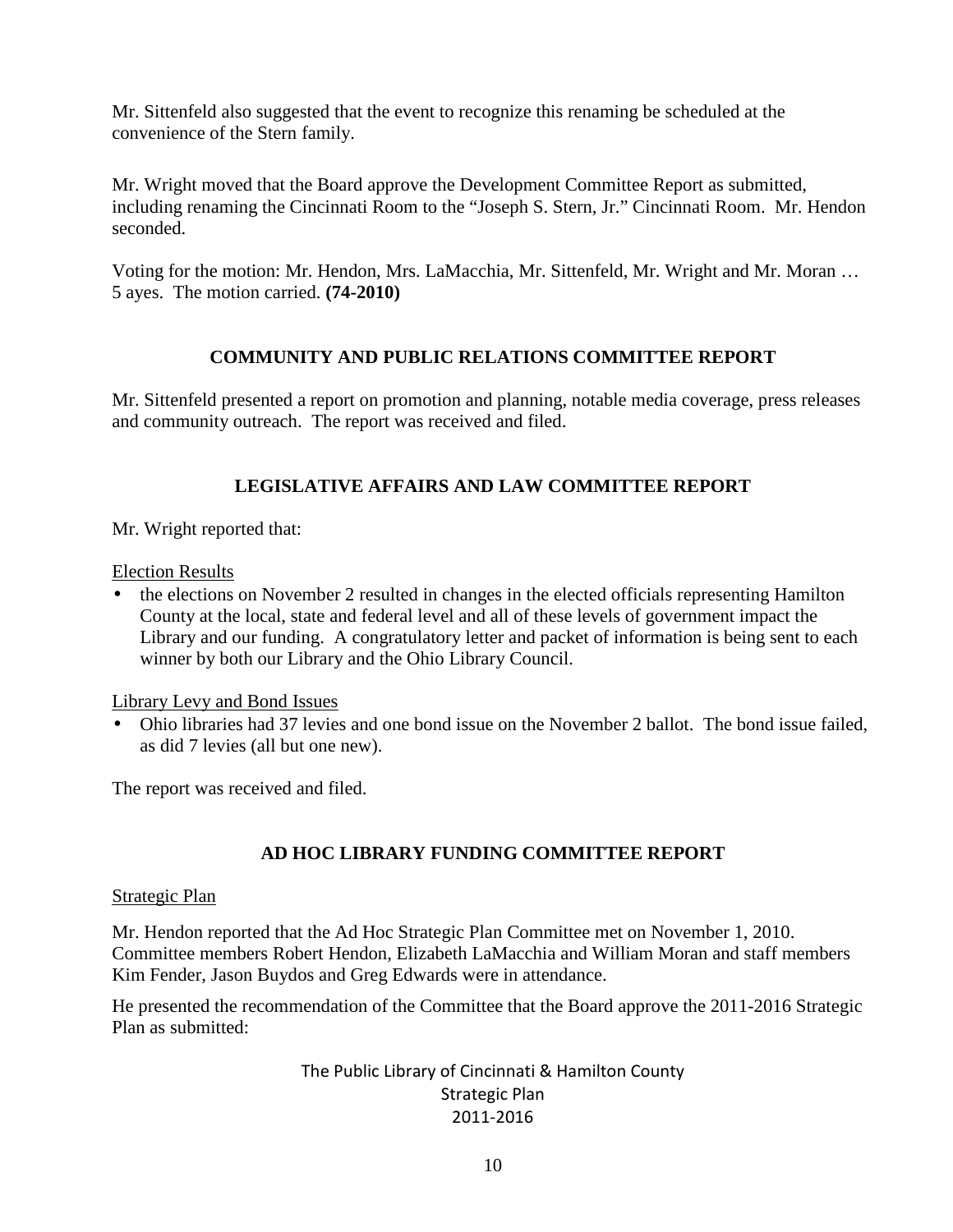The people of Hamilton County will have access to relevant high-quality library and information services when and where those services are needed based on a thorough understanding of the diverse needs of the community.

The people of Hamilton County will be served by a public library that is flexible, responsive, innovative, and effective in meeting community needs.

The Library will achieve financial security by:

Increasing loyal customers in the short-term Solidifying the lifetime customer base Reducing costs by embracing digital service delivery

The Library will advance the use of digital content by:

 Expanding the digital collection in all formats Incorporating digital content into all Library initiatives Introducing new technologies to our community

The Library will excel in customer service by:

 Making the Library convenient to use Exceeding customer expectations Providing a welcoming environment for all Library customers

The Library will become the first choice for information by:

 Providing a comprehensive collection of resources accessible in multiple formats Offering alternative means for staff to assist customers Establishing our credentials as the information experts

The Library will support literacy and lifelong learning by:

 Continuing education during out-of-school time Providing a variety of educational programs for our community Preparing children to succeed in kindergarten

Mr. Hendon noted (with appreciation) that the plan is brief, just one page, and is designed to be used in conjunction with an annual list of initiatives that tie to the strategies listed.

Mr. Hendon moved that the Board approve the Ad Hoc Strategic Plan Committee Report as submitted. Mr. Sittenfeld seconded.

Voting for the motion: Mr. Hendon, Mrs. LaMacchia, Mr. Sittenfeld, Mr. Wright and Mr. Moran … 5 ayes. The motion carried. **(75-2010)** 

The Regular Meeting was then adjourned.